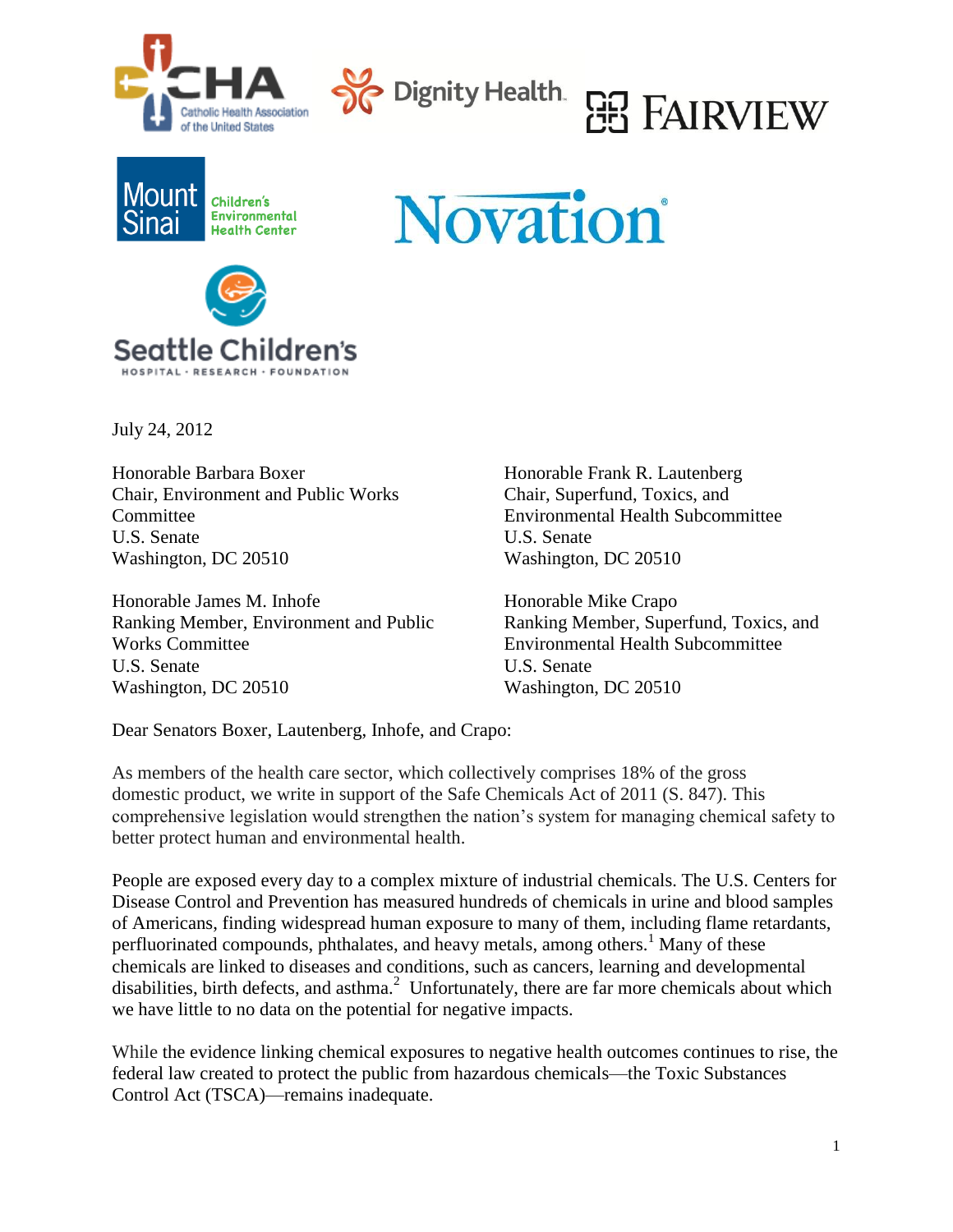The Safe Chemicals Act would address the fundamental problems of TSCA by:

- Ensuring that the U.S. Environmental Protection Agency (EPA) has information on the health risks of all chemicals by requiring chemical companies to supply this information for each chemical they produce and providing public access to the data.
- Expediting regulatory action on chemicals that persist in the environment, build up in the food chain, and end up in the blood and tissue of average Americans.
- Promoting the development of safer alternatives to chemicals of concern.

With the Safe Chemicals Act, Congress has a unique opportunity to create a chemical management system that effectively regulates potential hazards and provides stronger protections to human and environmental health. If you would like to talk further about our support for this important legislation or learn more about our organizations, please contact Rachel Gibson, Safer Chemicals Program Director, Health Care Without Harm, at [rgibson@hcwh.org](mailto:rgibson@hcwh.org) or (650) 208- 2525.

Sincerely,

Catholic Health Association of the United States Dignity Health Fairview Health Services Mount Sinai Children's Environmental Health Center Novation Seattle Children's

-------------------------------

The *Catholic Health Association of the United States* is the nation's largest group of not-for-profit health providers, representing 629 Catholic hospitals and 56 Catholic health systems nationwide, which account for more than one-fifth of admissions in 22 states and the District of Columbia. The Catholic health ministry employs more than 750,000 women and men who deliver services combining advanced technology with the Catholic caring tradition.

*Dignity Health* is the fifth largest health system in the country with 10,000 physicians and 55,000 employees across Arizona, California, and Nevada. Through its network of more than 150 ancillary care sites and 40 acute care hospitals, Dignity Health is committed to delivering compassionate, high-quality, affordable health care services with special attention to the poor and underserved.

*Fairview Health Services* is a Minnesota-based, non-profit healthcare system with 7 hospitals (including the University of Minnesota Medical Center, Fairview), over 40 primary care clinics, and a wide range of specialty services. Fairview's medical practice includes more than 700 Fairview-employed physicians and more than 700 affiliated academic physicians within University of Minnesota Physicians, employing more than 22,000 people across the state.

The *Children's Environmental Health Center at the Mount Sinai Medical Center* supports programs in research, education, and patient care to protect children against environmental threats to health. CEHC's core work is to conduct research to learn how toxic chemicals in the environment cause disease in